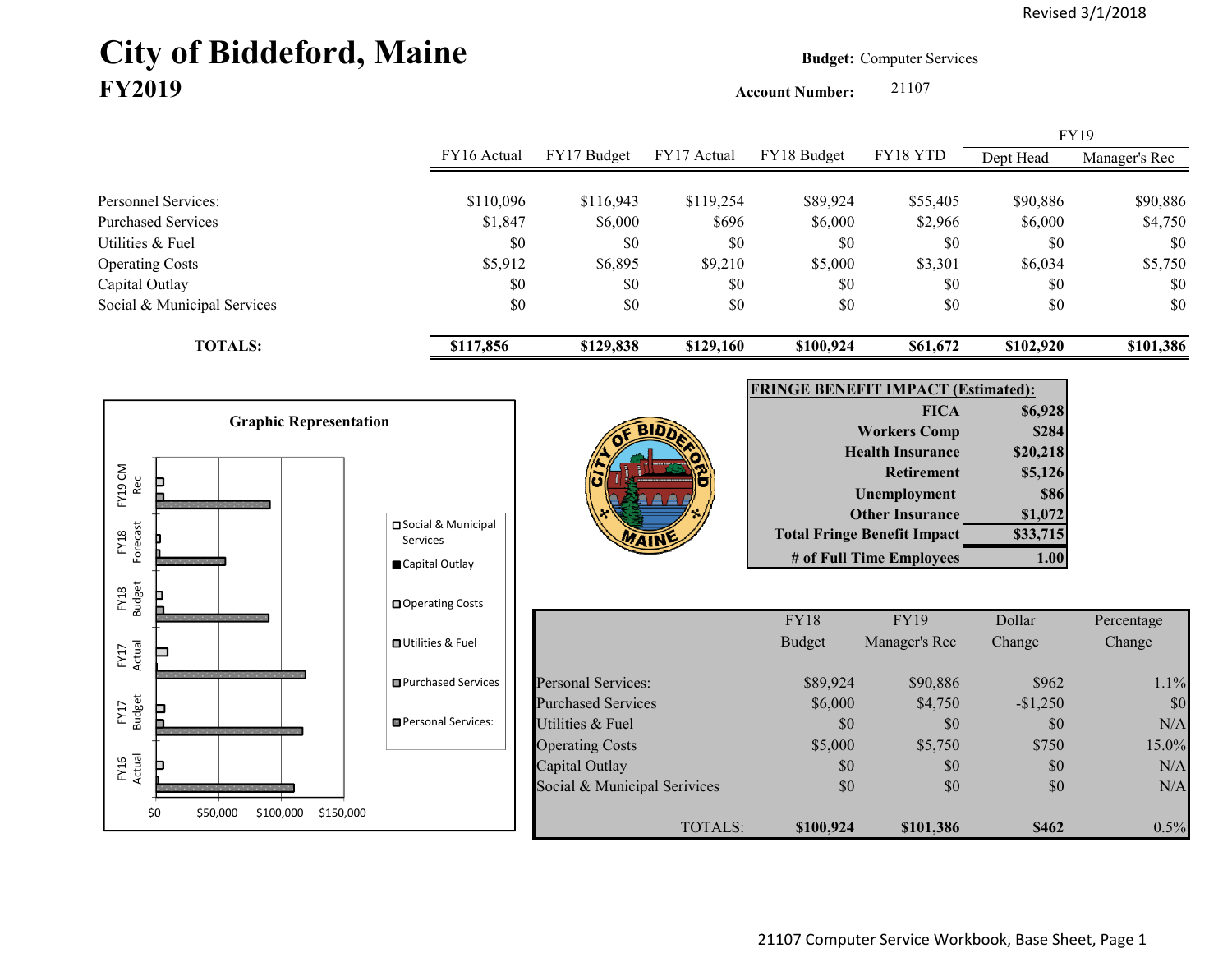#### Personnel Services

| Account                   |                                      | <b>FY16</b> | <b>FY17</b> | <b>FY17</b> | <b>FY18</b> | <b>FY18</b>  | <b>FY19</b> |           |
|---------------------------|--------------------------------------|-------------|-------------|-------------|-------------|--------------|-------------|-----------|
| Number                    | Description                          | Actual      | Budget      | Actual      | Budget      | YTD 02/28/18 | Dept Head   | Mgr's Rec |
|                           |                                      |             |             |             |             |              |             |           |
|                           | 60101 Dept Manager Salary Exp        | \$79,882    | \$80,353    | \$81,935    | \$84,149    | \$55,324     | \$85,441    | \$85,441  |
|                           | 60102 Mid Mgmt Hrly Employee Wage Ex | \$0         | \$0         | \$0         | \$0         | \$0          | \$0         | \$0       |
|                           | 60201 FICA/Medicare-ER Share Exp     | \$6,031     | \$6,516     | \$6,222     | \$0         | \$0          | \$0         | \$0       |
|                           | 60202 MPERS-Employer Share Exp       | \$0         | \$0         | \$0         | \$0         | \$0          | \$0         | \$0       |
|                           | 60203 457 Plan-Employer Share Exp    | \$4,299     | \$3,776     | \$4,909     | \$0         | $\$0$        | \$0         | \$0       |
|                           | 60210 HPHC Ins Employer Share Exp    | \$19,397    | \$19,194    | \$19,863    | \$0         | \$0          | \$0         | \$0       |
|                           | 60212 S-T Disability ER Share Exp    | \$27        | \$30        | \$28        | \$0         | \$0          | \$0         | \$0       |
|                           | 60213 L-T Disability ER Share Exp    | \$223       | \$289       | \$260       | \$0         | \$0          | \$0         | \$0       |
|                           | 60216 Delta Dental ER Share          | \$0         | \$0         | \$0         | \$0         | \$0          | \$0         | \$0       |
|                           | 60217 RHSA Plan ER Share             | \$0         | \$0         | \$558       | \$0         | $\$0$        | \$0         | \$0       |
|                           | 60251 Conferences/Training Expense   | \$0         | \$5,495     | \$4,434     | \$3,800     | \$0          | \$3,500     | \$3,500   |
|                           | 60252 Travel/Mileage Expense         | \$63        | \$1,140     | \$219       | \$875       | \$81         | \$545       | \$545     |
|                           | 60253 Food/Lodging Expense           | \$0         | \$0         | \$726       | \$950       | \$0          | \$1,250     | \$1,250   |
|                           | 60256 Dues/Memberships Expense       | \$175       | \$150       | \$100       | \$150       | \$0          | \$150       | \$150     |
| Totals                    |                                      | \$110,096   | \$116,943   | \$119,254   | \$89,924    | \$55,405     | \$90,886    | \$90,886  |
| <b>Purchased Services</b> |                                      |             |             |             |             |              |             |           |
| Account                   |                                      | <b>FY16</b> | <b>FY17</b> | <b>FY17</b> | <b>FY18</b> | <b>FY18</b>  |             |           |
| Number                    | Description                          | Actual      | Budget      | Actual      | Budget      | YTD 02/28/18 | Dept Head   | Mgr's Rec |
|                           | 60305 Computer Support/Service Exp   | \$1,847     | \$6,000     | \$696       | \$6,000     | \$2,966      | \$6,000     | \$4,750   |
| Totals                    |                                      | \$1,847     | \$6,000     | \$696       | \$6,000     | \$2,966      | \$6,000     | \$4,750   |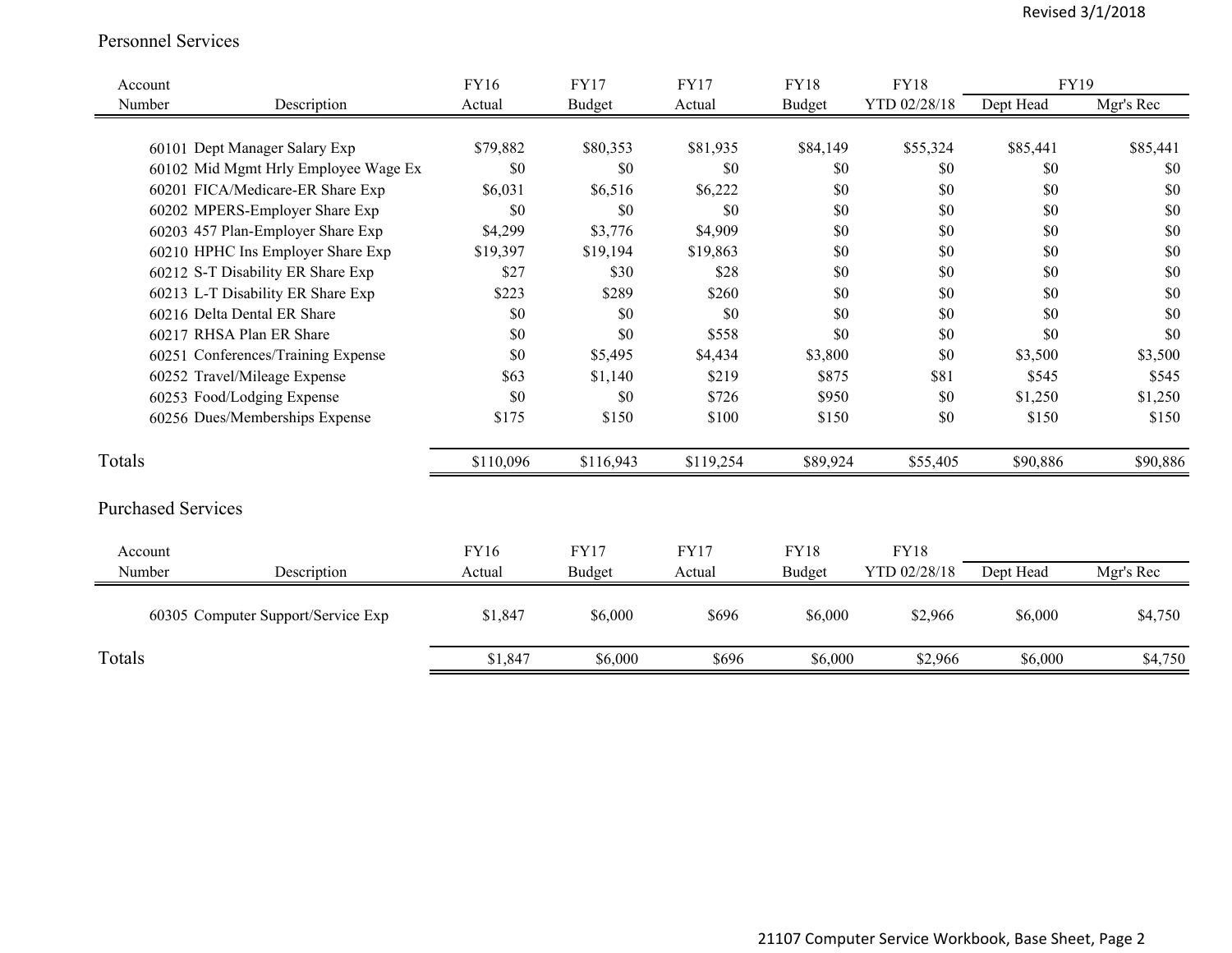# Other Operating Costs

| Account |                                     | <b>FY16</b> | FY17    | FY17    | <b>FY18</b> | <b>FY18</b>  | \$6,000   |           |
|---------|-------------------------------------|-------------|---------|---------|-------------|--------------|-----------|-----------|
| Number  | Description                         | Actual      | Budget  | Actual  | Budget      | YTD 02/28/18 | Dept Head | Mgr's Rec |
|         | 60452 Operating Equip Repair Exp    | \$3,490     | \$4,850 | \$6,375 | \$4,400     | \$2,346      | \$4,400   | \$4,200   |
|         | 60500 Admin/Office Supp/Eqt Non-Cap | \$1,004     | \$1,500 | \$2,419 | \$300       | \$350        | \$300     | \$300     |
|         | 60501 Operating Supp/Eqt Non-Cap    | \$1,418     | \$545   | \$417   | \$300       | \$605        | \$1,334   | \$1,250   |
|         |                                     |             |         |         |             |              |           |           |
| Totals  |                                     | \$5,912     | \$6,895 | \$9,210 | \$5,000     | \$3,301      | \$6,034   | \$5,750   |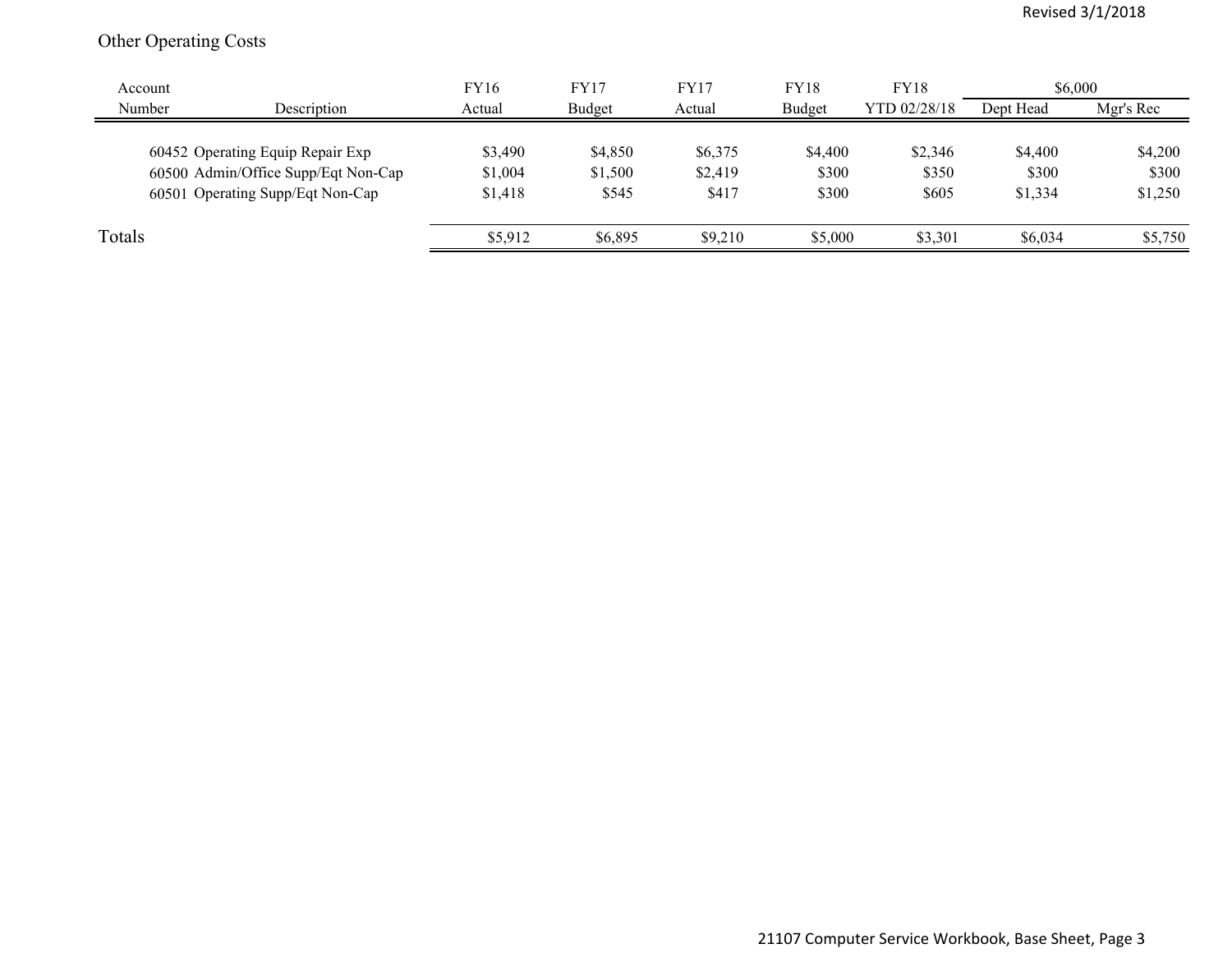#### DEPARTMENT PERSONAL SERVICES BUDGET WORKSHEET Fiscal Year 2019 BUDGET

| DEPARTMENT:                     | 21107 | <b>Computer Services</b> |                   |                  |                     |                |                  |
|---------------------------------|-------|--------------------------|-------------------|------------------|---------------------|----------------|------------------|
|                                 |       |                          | <b>YEAREND</b>    |                  |                     |                |                  |
|                                 |       |                          | <b>ANNUALIZED</b> |                  | <b>CITY MANAGER</b> | <b>COUNCIL</b> |                  |
| <b>CLASSIFICATION</b>           | EMP#  | <b>FTE</b>               | <b>TOTAL</b>      | <b>REQUESTED</b> | RECOMMEND.          | APPROP.        | <b>LAST NAME</b> |
| <b>SYSTEM ADMINISTRATOR</b>     | 28895 | .00.                     | 85,113.60         | 85,440.96        | 85,440.96           |                | <b>GERLACH</b>   |
| <b>TOTAL BUDGETED POSITIONS</b> |       | 1.00                     | 85,113.60         | 85,440.96        | 85,440.96           |                |                  |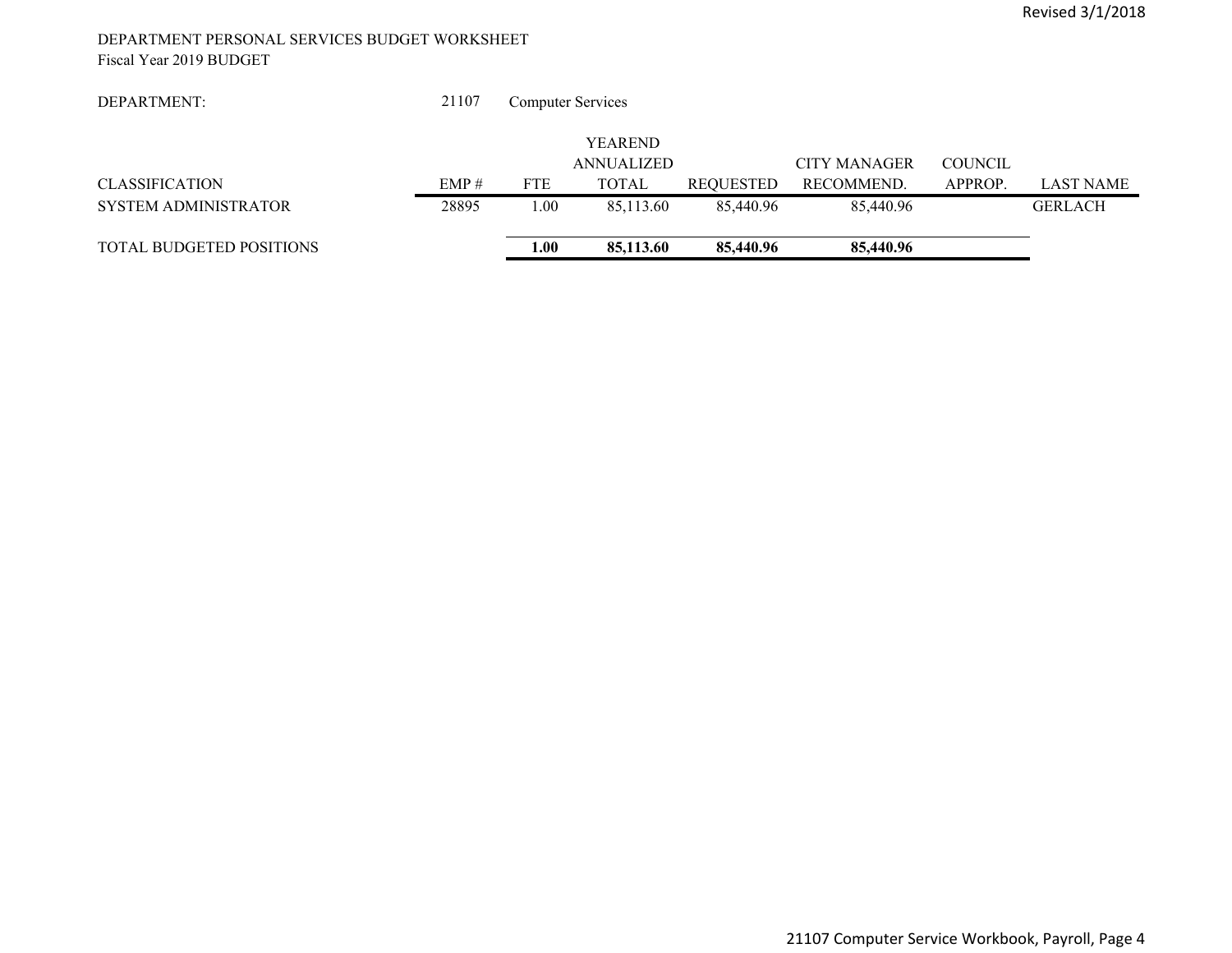

March 1, 2018 **Department:** Computer Services

Account Title: Dept Manager Salary Exp

Department Number: 21107 20101 20101 Account Number: 60101

| FY2016      | FY 2017       | FY 2017     | FY 2018       | FY 2018       |
|-------------|---------------|-------------|---------------|---------------|
| Actual      | <b>Budget</b> | Actual      | <b>Budget</b> | Est. Expended |
|             |               |             |               |               |
| \$79,881.67 | \$80,353.00   | \$81,935.27 | \$84,149.00   | \$84,786.00   |

| FY-2019       | Department  | City Mgr       | Council | Increase   |
|---------------|-------------|----------------|---------|------------|
|               | Reauest     | Recommendation | Action  | (Decrease) |
| <b>Budget</b> | \$85,440.96 | \$85,440.96    |         | \$1,291.96 |

**Support for Budget Request:** Provide justification for the budget request using as much detail as possible

 to support it. Examples of acceptable support include unit costs, quantity estimates, price quotes, etc. Requests based solely on a percentage increase above the previous budget will not be accepted. Use additional sheets if necessary.

Base salary for IT Director position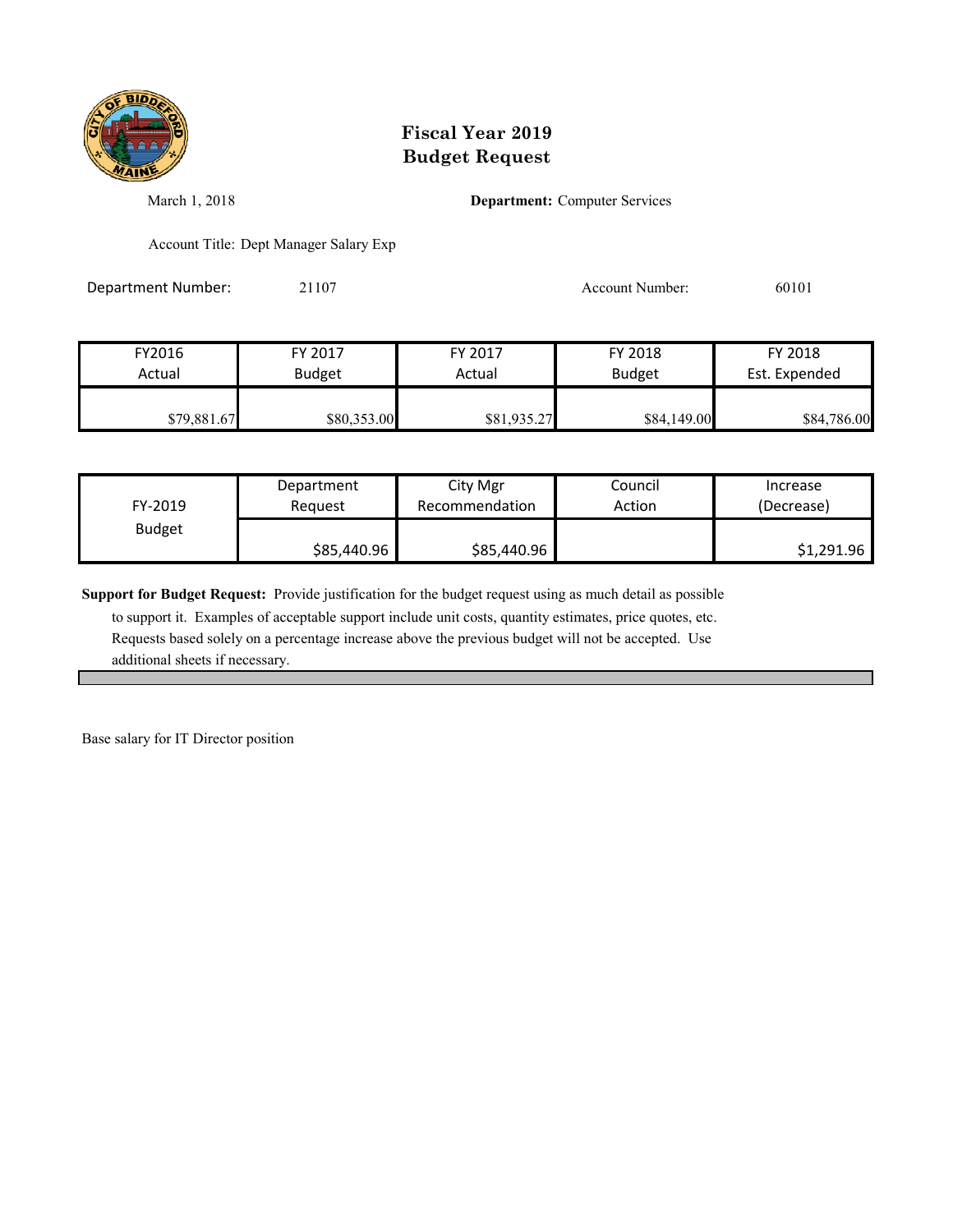

March 1, 2018 **Department:** Computer Services

Account Title: Conferences/Training Expense

Department Number: 21107 20251

| FY2016 | FY 2017       | FY 2017    | FY 2018       | FY 2018       |
|--------|---------------|------------|---------------|---------------|
| Actual | <b>Budget</b> | Actual     | <b>Budget</b> | Est. Expended |
| \$0.00 | \$5,495.00    | \$4,433.69 | \$3,800.00    | \$2,500.00    |

| FY-2019       | Department | City Mgr       | Council | Increase   |
|---------------|------------|----------------|---------|------------|
|               | Reauest    | Recommendation | Action  | (Decrease) |
| <b>Budget</b> | \$3,500.00 | \$3,500.00     |         | (\$300.00) |

**Support for Budget Request:** Provide justification for the budget request using as much detail as possible

 to support it. Examples of acceptable support include unit costs, quantity estimates, price quotes, etc. Requests based solely on a percentage increase above the previous budget will not be accepted. Use additional sheets if necessary.

| Desc                       | Unit | Unit Rate  | Subtotal   |
|----------------------------|------|------------|------------|
| Munis Tyler                |      | \$3,150.00 | \$3,150.00 |
| Midsized Enterprise Summit |      | \$350.00   | \$350.00   |
|                            |      |            | \$3,500.00 |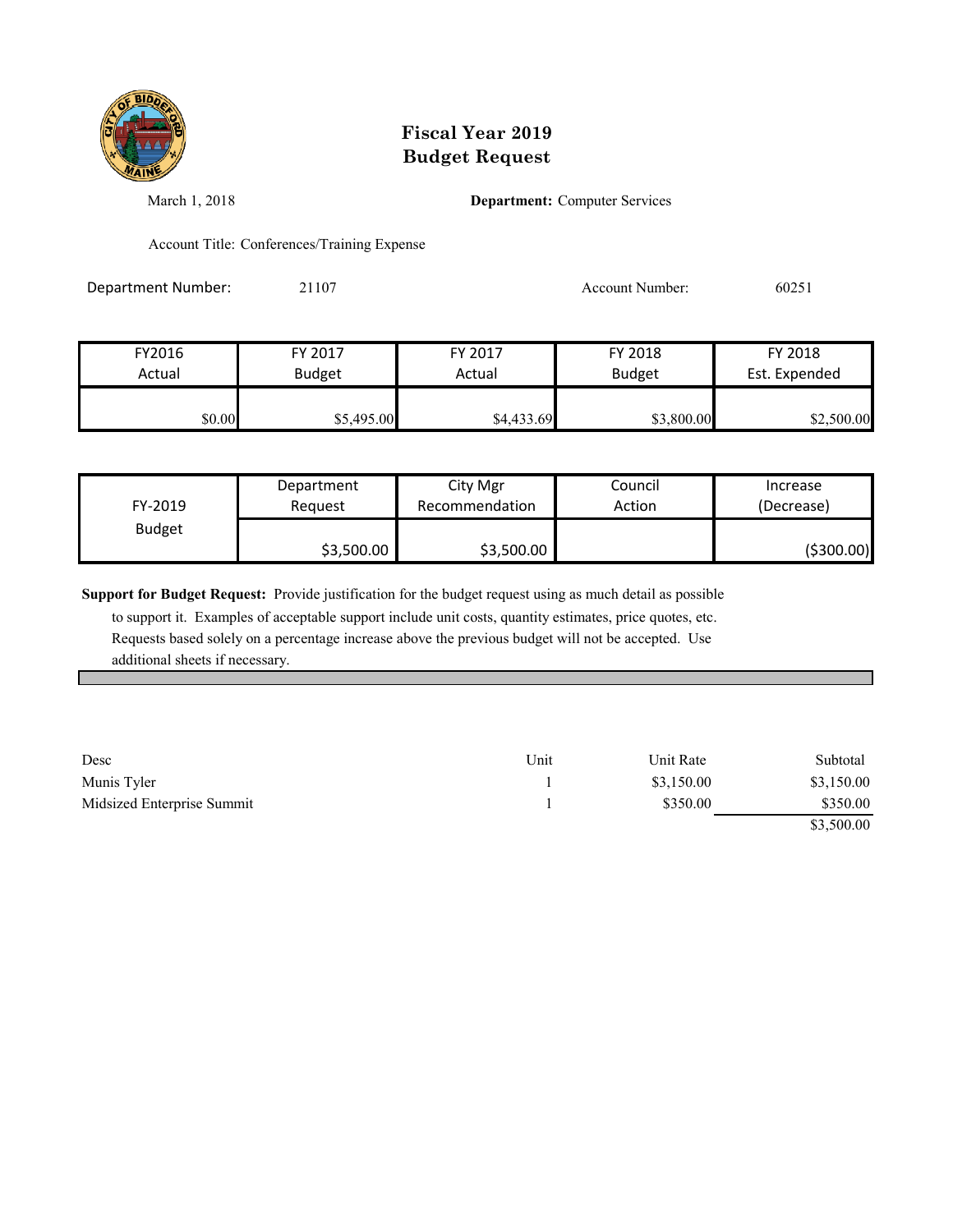

March 1, 2018 **Department:** Computer Services

Account Title: Travel/Mileage Expense

Department Number: 21107 200252

| FY2016  | FY 2017       | FY 2017  | FY 2018       | FY 2018       |
|---------|---------------|----------|---------------|---------------|
| Actual  | <b>Budget</b> | Actual   | <b>Budget</b> | Est. Expended |
| \$62.77 | \$1,140.00    | \$218.90 | \$875.00      | \$195.00      |

| FY-2019       | Department | City Mgr       | Council | Increase   |
|---------------|------------|----------------|---------|------------|
|               | Reauest    | Recommendation | Action  | (Decrease) |
| <b>Budget</b> | \$545.00   | \$545.00       |         | (\$330.00) |

**Support for Budget Request:** Provide justification for the budget request using as much detail as possible

 to support it. Examples of acceptable support include unit costs, quantity estimates, price quotes, etc. Requests based solely on a percentage increase above the previous budget will not be accepted. Use additional sheets if necessary.

Travel expenses for training

| Desc                | Unit                     | Unit Rate | Subtotal |
|---------------------|--------------------------|-----------|----------|
| Munis/Tyler Mileage | 900                      | \$0.545   | \$490.50 |
| Mileage/Travel      | 100                      | \$0.545   | \$54.50  |
|                     | $\overline{\phantom{a}}$ | \$0.55    | \$0.00   |

\$545.00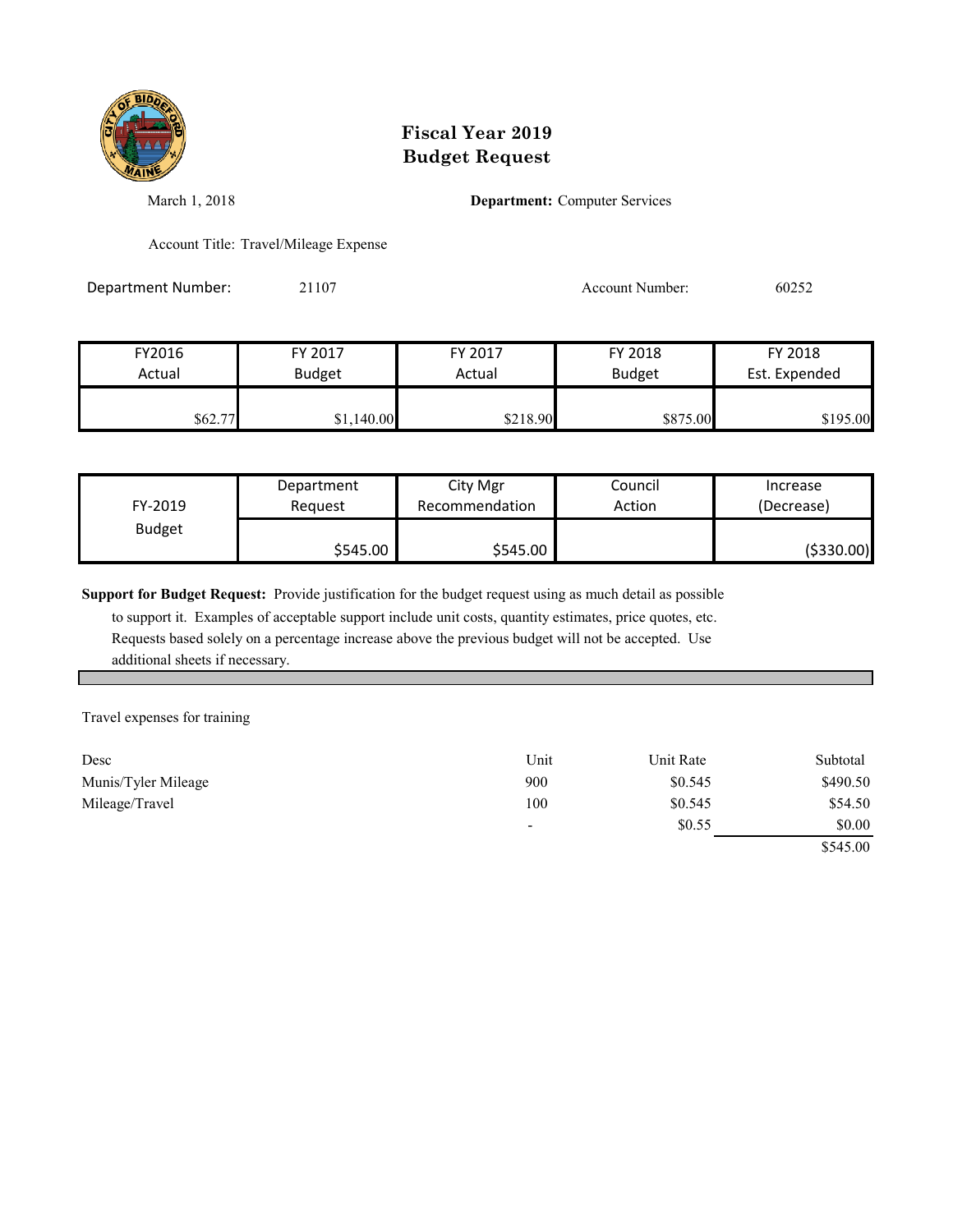

March 1, 2018 **Department:** Computer Services

Account Title: Food/Lodging Expense

Department Number: 21107 20253

| FY2016 | FY 2017       | FY 2017  | FY 2018       | FY 2018       |
|--------|---------------|----------|---------------|---------------|
| Actual | <b>Budget</b> | Actual   | <b>Budget</b> | Est. Expended |
| \$0.00 | \$0.00        | \$726.00 | \$950.00      | \$950.00      |

| FY-2019       | Department | City Mgr       | Council | Increase   |
|---------------|------------|----------------|---------|------------|
|               | Reauest    | Recommendation | Action  | (Decrease) |
| <b>Budget</b> | \$1,250.00 | \$1,250.00     |         | \$300.00   |

**Support for Budget Request:** Provide justification for the budget request using as much detail as possible

 to support it. Examples of acceptable support include unit costs, quantity estimates, price quotes, etc. Requests based solely on a percentage increase above the previous budget will not be accepted. Use additional sheets if necessary.

Food and lodging expenses

| Desc                       | Unit                     | Unit Rate  | Subtotal   |
|----------------------------|--------------------------|------------|------------|
| Munis/Tyler                |                          | \$1,125.00 | \$1,125.00 |
| Midsized Enterprise Summit |                          | \$125.00   | \$125.00   |
|                            | $\overline{\phantom{a}}$ | \$0.00     | \$0.00     |
|                            |                          |            | \$1,250.00 |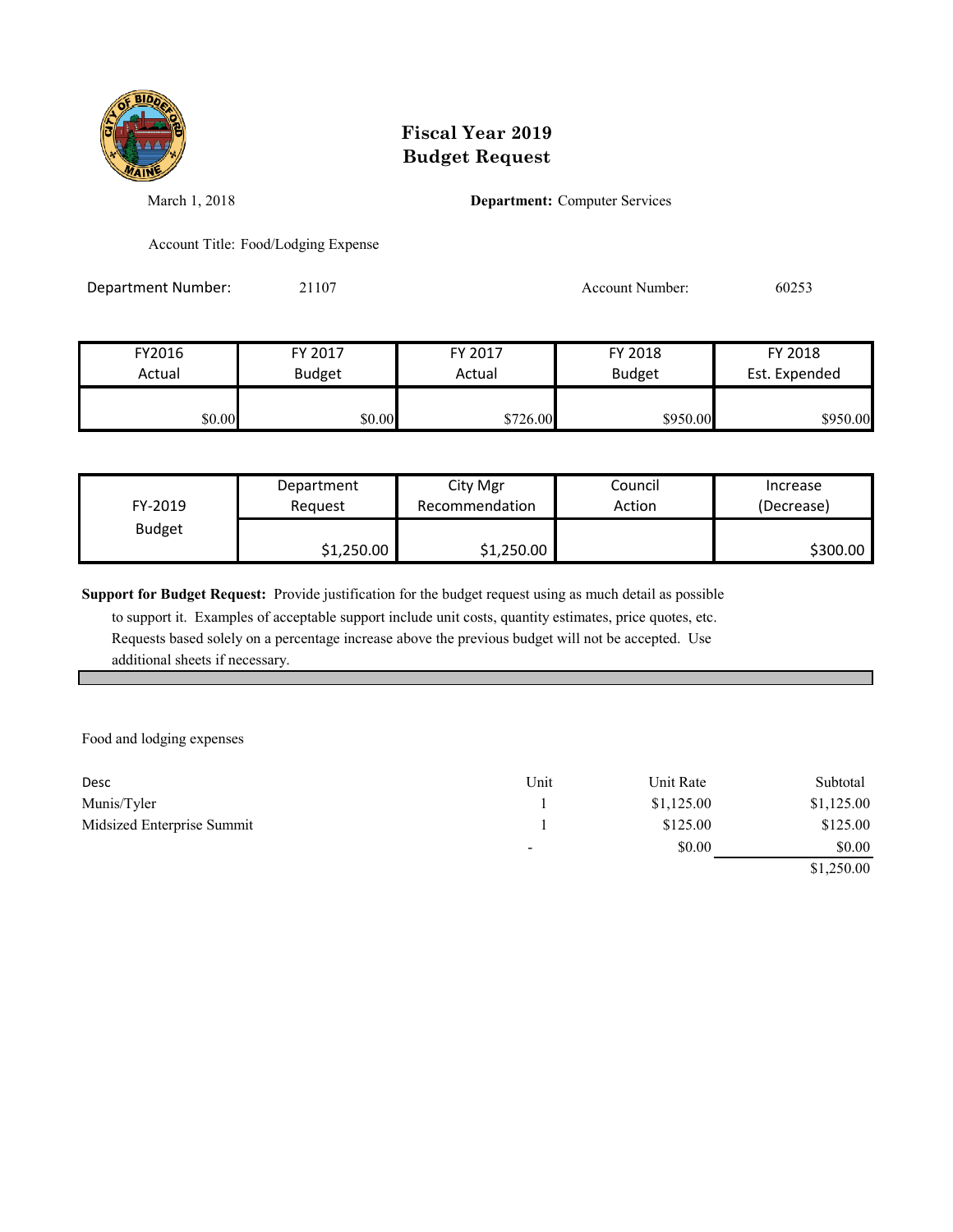

March 1, 2018 **Department:** Computer Services

Account Title: Dues/Memberships Expense

Department Number: 21107 Account Number: 60256

FY2016 FY 2017 FY 2017 FY 2018 FY 2018 Actual Budget **Actual Budget** Actual Budget Est. Expended \$175.00 \$150.00 \$150.00 \$100.00 \$150.00 \$150.00

| FY-2019       | Department | City Mgr       | Council | Increase   |
|---------------|------------|----------------|---------|------------|
|               | Reauest    | Recommendation | Action  | (Decrease) |
| <b>Budget</b> | \$150.00   | \$150.00       |         | \$0.00∣    |

**Support for Budget Request:** Provide justification for the budget request using as much detail as possible

 to support it. Examples of acceptable support include unit costs, quantity estimates, price quotes, etc. Requests based solely on a percentage increase above the previous budget will not be accepted. Use additional sheets if necessary.

| Desc            | Unit                     | Unit Rate | Subtotal |
|-----------------|--------------------------|-----------|----------|
| GMIS Membership |                          | \$75.00   | \$75.00  |
| MMA Membership  |                          | \$75.00   | \$75.00  |
|                 | $\overline{\phantom{a}}$ | \$0.00    | \$0.00   |

\$150.00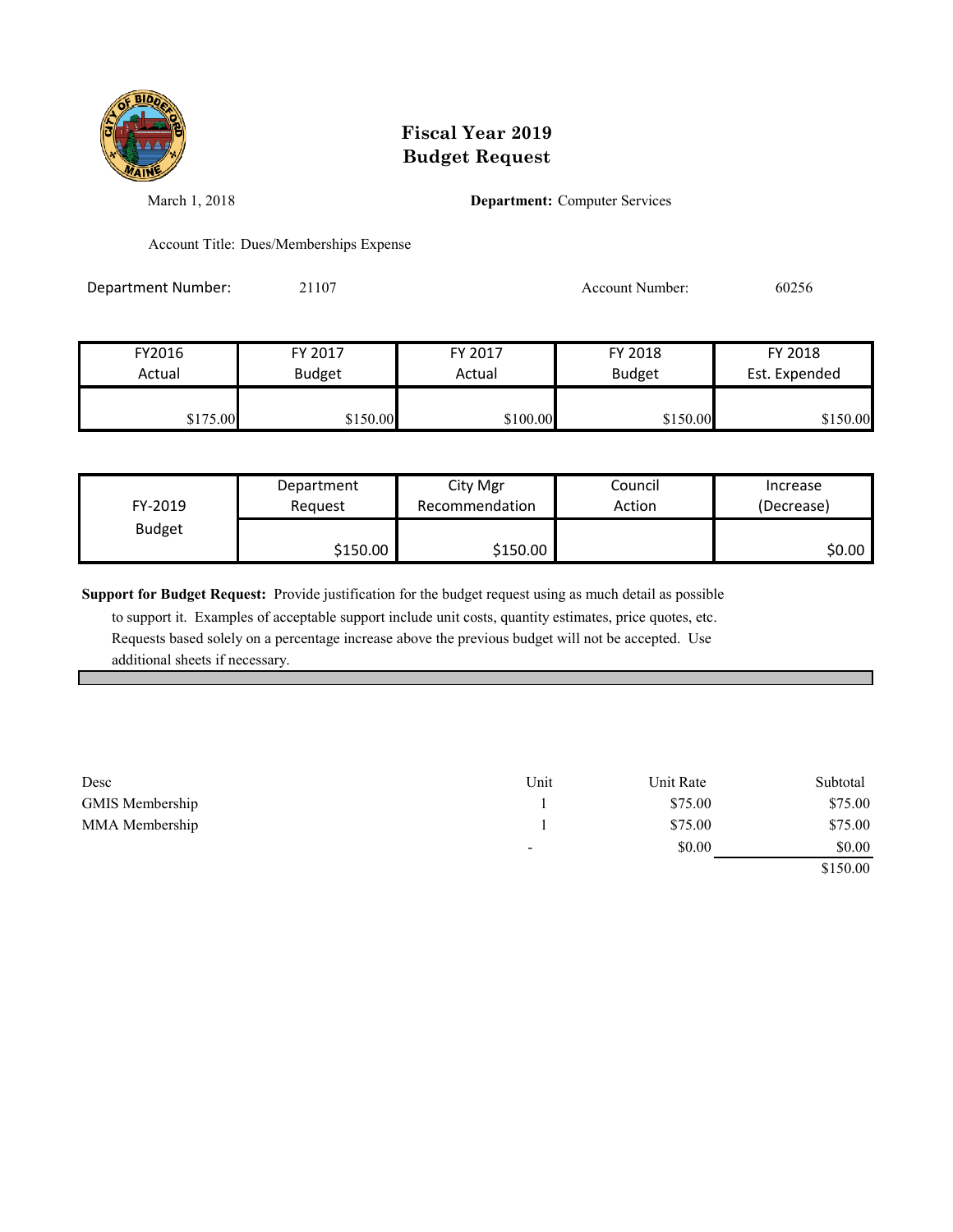

March 1, 2018 **Department:** Computer Services

Account Title: Computer Support/Service Exp

Department Number: 21107 Account Number: 60305

| FY2016     | FY 2017       | FY 2017  | FY 2018       | FY 2018       |
|------------|---------------|----------|---------------|---------------|
| Actual     | <b>Budget</b> | Actual   | <b>Budget</b> | Est. Expended |
| \$1,847.25 | \$6,000.00    | \$696.25 | \$6,000.00    | \$6,000.00    |

| FY-2019       | Department | City Mgr       | Council | Increase     |
|---------------|------------|----------------|---------|--------------|
|               | Reauest    | Recommendation | Action  | (Decrease)   |
| <b>Budget</b> | \$6,000.00 | \$4,750.00     |         | (\$1,250.00) |

**Support for Budget Request:** Provide justification for the budget request using as much detail as possible

 to support it. Examples of acceptable support include unit costs, quantity estimates, price quotes, etc. Requests based solely on a percentage increase above the previous budget will not be accepted. Use additional sheets if necessary.

This is a contingency line for outside support expenses. An expert in a specific field may be called in to work on an issue. This contingency also covers firewall and router changes. Due to the nature of unexpected issues the full budget amount is listed as expended under "FY2018 Est. Expended".

Past expenses are detailed below for comparison purposes

| FY2012 Actual | \$6,015.25 |
|---------------|------------|
| FY2013 Actual | \$4,645.55 |
| FY2014 Actual | \$3,703.75 |
| FY2015 Actual | \$5,320.75 |
| FY2016 Actual | \$1,847.25 |
| FY2017 Actual | \$696.25   |
|               |            |
| Average       | \$3,704.80 |
| Median        | \$4,174.65 |
| Maximum       | \$6,015.25 |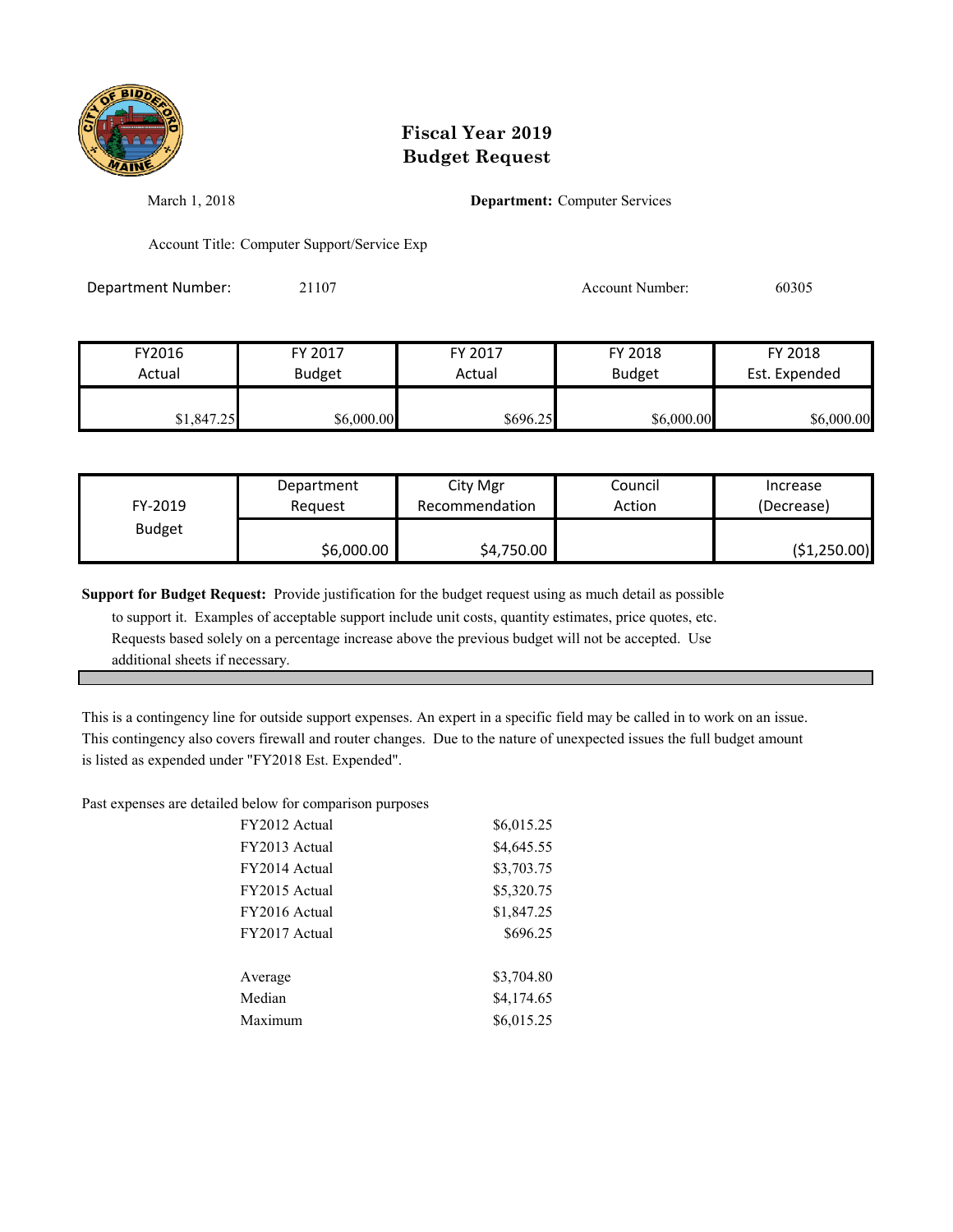

March 1, 2018 **Department:** Computer Services

Account Title: Operating Equip Repair Exp

Department Number: 21107 2010 2010 Account Number: 60452

| FY2016     | FY 2017       | FY 2017    | FY 2018       | FY 2018       |
|------------|---------------|------------|---------------|---------------|
| Actual     | <b>Budget</b> | Actual     | <b>Budget</b> | Est. Expended |
| \$3,490.27 | \$4,850.00    | \$6,374.51 | \$4,400.00    | \$4,400.00    |

| FY-2019       | Department | City Mgr       | Council | Increase   |
|---------------|------------|----------------|---------|------------|
|               | Reauest    | Recommendation | Action  | (Decrease) |
| <b>Budget</b> | \$4,400.00 | \$4,200.00     |         | (\$200.00) |

**Support for Budget Request:** Provide justification for the budget request using as much detail as possible

 to support it. Examples of acceptable support include unit costs, quantity estimates, price quotes, etc. Requests based solely on a percentage increase above the previous budget will not be accepted. Use additional sheets if necessary.

This is a contingency line for repair or replacement of out-of-warranty computer equipment

Due to the nature of unexpected issues the full budget amount is listed as expended under "FY2018 Est. Expended".

Past expenses are detailed below for comparison purposes

| FY2012 Actual | \$1,701.67 |
|---------------|------------|
| FY2013 Actual | \$4,159.50 |
| FY2014 Actual | \$2,641.63 |
| FY2015 Actual | \$4,943.24 |
| FY2016 Actual | \$3,490.27 |
| FY2017 Actual | \$6,374.51 |
|               |            |
| Average       | \$3,885.14 |
| Median        | \$3,824.89 |
| Maximum       | \$6,374.51 |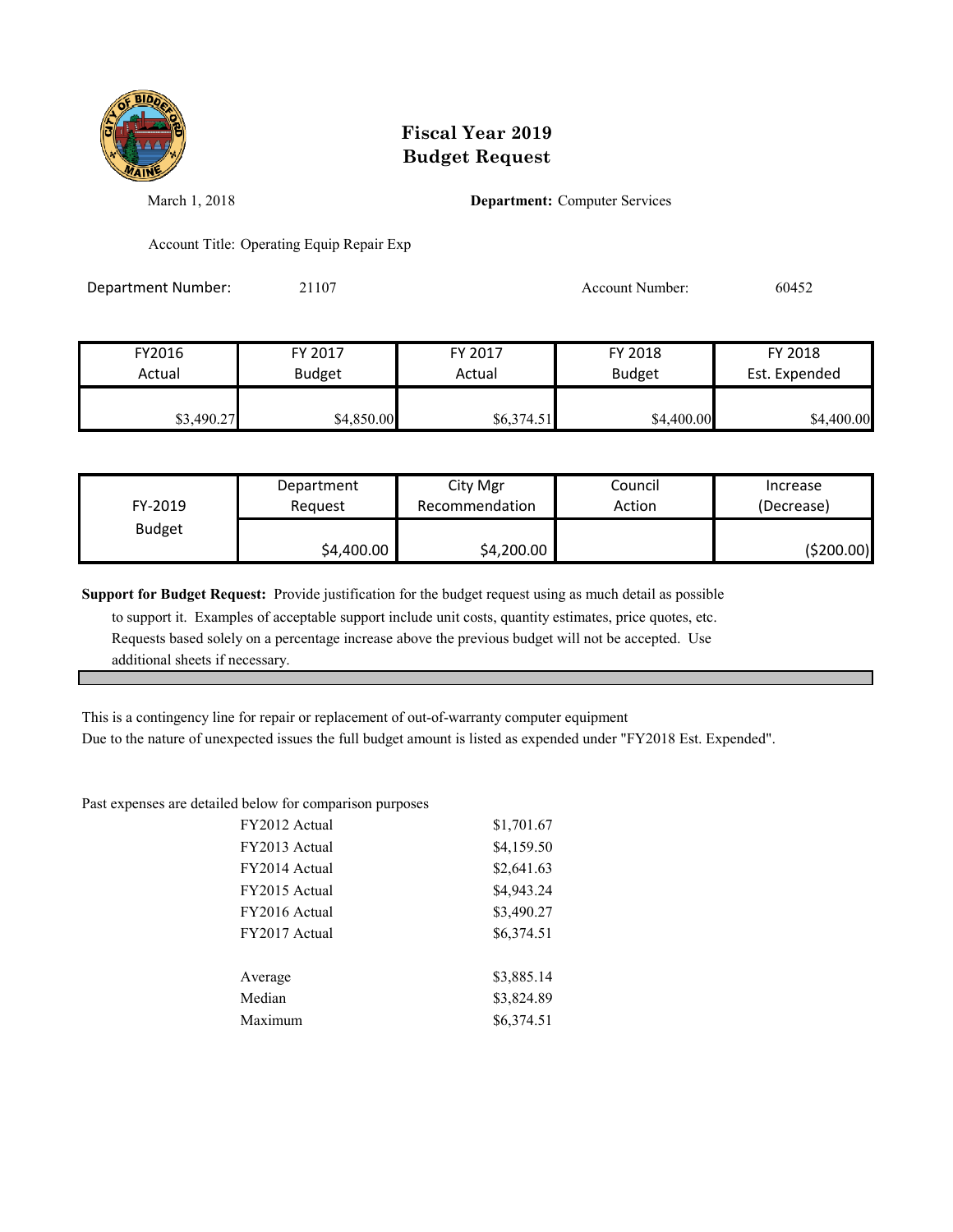

March 1, 2018 **Department:** Computer Services

Account Title: Admin/Office Supp/Eqt Non-Cap

Department Number: 21107 2010 2010 Account Number: 60500

| FY2016     | FY 2017       | FY 2017    | FY 2018       | FY 2018       |
|------------|---------------|------------|---------------|---------------|
| Actual     | <b>Budget</b> | Actual     | <b>Budget</b> | Est. Expended |
| \$1,004.10 | \$1,500.00    | \$2,418.78 | \$300.00      | \$292.00      |

| FY-2019       | Department | City Mgr       | Council | Increase   |
|---------------|------------|----------------|---------|------------|
|               | Request    | Recommendation | Action  | (Decrease) |
| <b>Budget</b> | \$300.00   | \$300.00       |         | \$0.00     |

**Support for Budget Request:** Provide justification for the budget request using as much detail as possible

 to support it. Examples of acceptable support include unit costs, quantity estimates, price quotes, etc. Requests based solely on a percentage increase above the previous budget will not be accepted. Use additional sheets if necessary.

| Desc                                   | Unit | Unit Rate | Subtotal |
|----------------------------------------|------|-----------|----------|
| General administrative office supplies |      | 300.00 S  | 300.00   |
| (pens, notepads, media, etc)           |      |           |          |

Past expenses are detailed below for comparison purposes